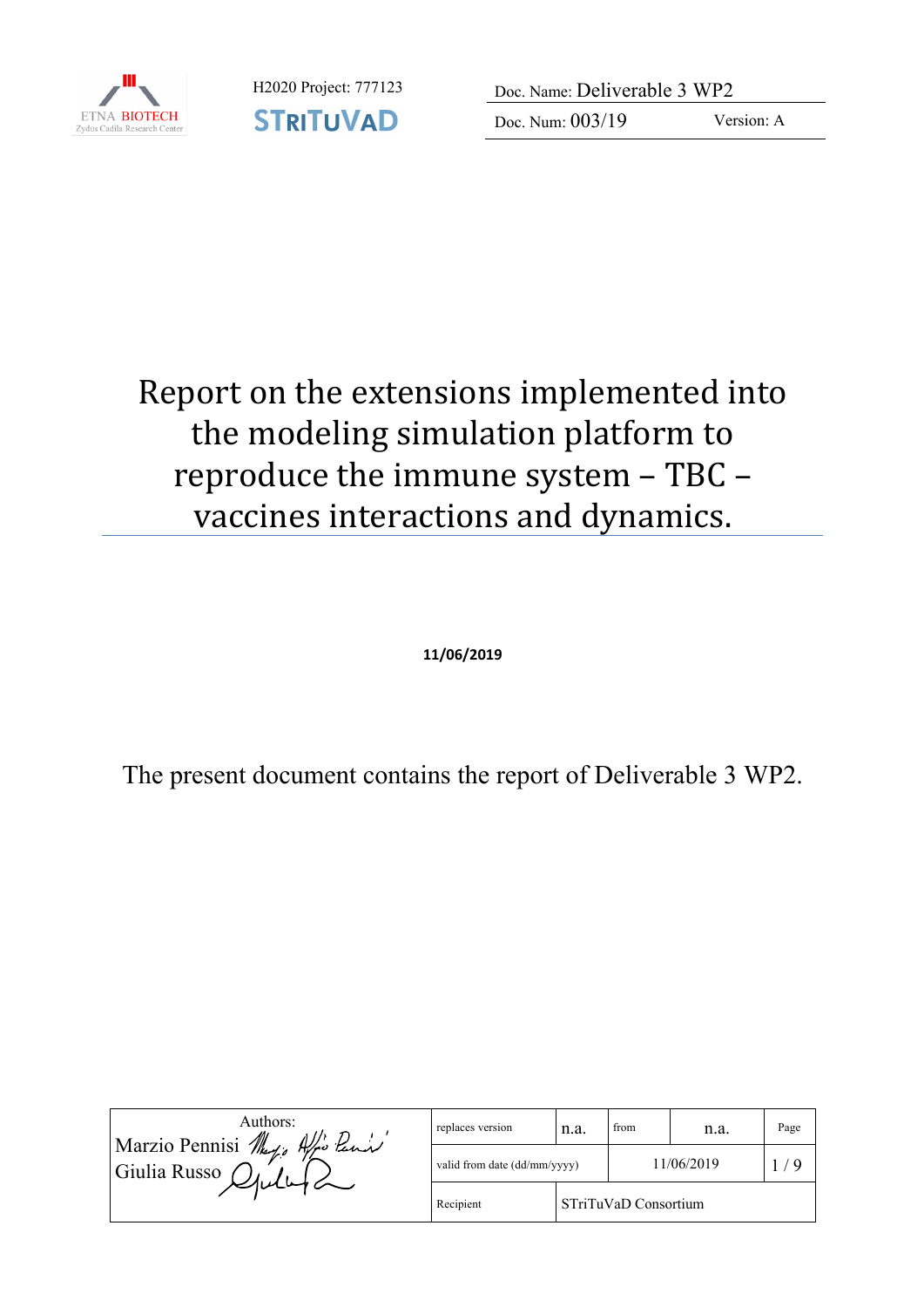

H2020:777123 Doc. Name: Deliverable 3 WP2 Doc. Num: 003/19 Version: A

### **Topic**

Partner: UniCT

Deliverable: The goal of this deliverable is to integrate into UISS modeling framework the capability to simulate the dynamics and the specific features of the tuberculosis mycobacterium infection. Moreover, the UISS modeling framework will be enabled to simulate the artificial immunity induced by two vaccines i.e., Ruti vaccine and ID93 vaccine.

#### **Discussion**

Partner: UniCT.

**During months 8-16 UISS was extended to implement the needed features to allow UISS modeling framework to simulate the artificial immunity induced by two vaccines i.e., Ruti vaccine and ID93 vaccine, provided by AF partner and IDRI partner, respectively. To do so, a detailed knowledge about the components that are used in Ruti and ID93 vaccines was required. Vaccines use several mechanisms to be able to induce a proper immune response and each of them will be added to the simulation platform. Antigens structure, liposome recognition by the immune system, adjuvants stimulation of the innate immunity and the delivery dynamics of each vaccine will be implemented accordingly. Moreover, as the clinical trial we set in the project for the validation of the in silico clinical trial will make use of antibiotic strategy based on isoniazid, we further extended the UISS framework to take into account the M. tuberculosis – isoniazid interaction. Both bactericidal and bacteriostatic mechanism was implemented in the UISS model. The model is able to distinguish the rapidly dividing mycobacteria from the slow one as UISS follows the single entity dynamics.**

To model the entire dynamics of MTB and interactions with the immune system machinery, we selected all the players that have a role in TB in order to include the disease model into the simulation framework. The starting point was the implementation of all the biological entities involved into the dynamics of MTB, both at cellular and molecular level. To analyze the behavior of a possible therapeutic intervention, we selected the two vaccines we are going to test inside the STriTuVaD project i.e., RUTI and ID93 vaccines. To this end, we implemented inside UISS the main mechanism of action (MoA) of these immunotherapeutic vaccines.

Our model takes into account both innate and adaptive immunity (both cellular and humoral) and immune memory. Figure 1 depicts all the entities implemented within the simulation framework, especially immune cells, cytokines and specific biological processes along with their peculiar properties in TB dynamics. All the entities of the TB disease model interact each other, and are appropriately located in two specific compartments: the lung (pulmonary alveoli) and the peripheral lymph nodes.

The starting point of our TB disease model consists on the aerosol droplets of MTB that reach lung alveolar macrophages (AMs) on one side and neutrophils (N) on the other one. When an AM becomes infected, it secretes IL-1, TNF-alpha, IL-12, IL-6 and chemokines. Depending on MTB strains and their virulence, infected AM can play a different role in determining the downstream

| Authors:                             | Valid from (dd/mm/yyyy) | Pag. |
|--------------------------------------|-------------------------|------|
| Marzio Pennisi Marzio<br>Afio Panis  | 1/06/2019               | -    |
| Giulia Russo<br>$\omega$ ulut $\sim$ |                         |      |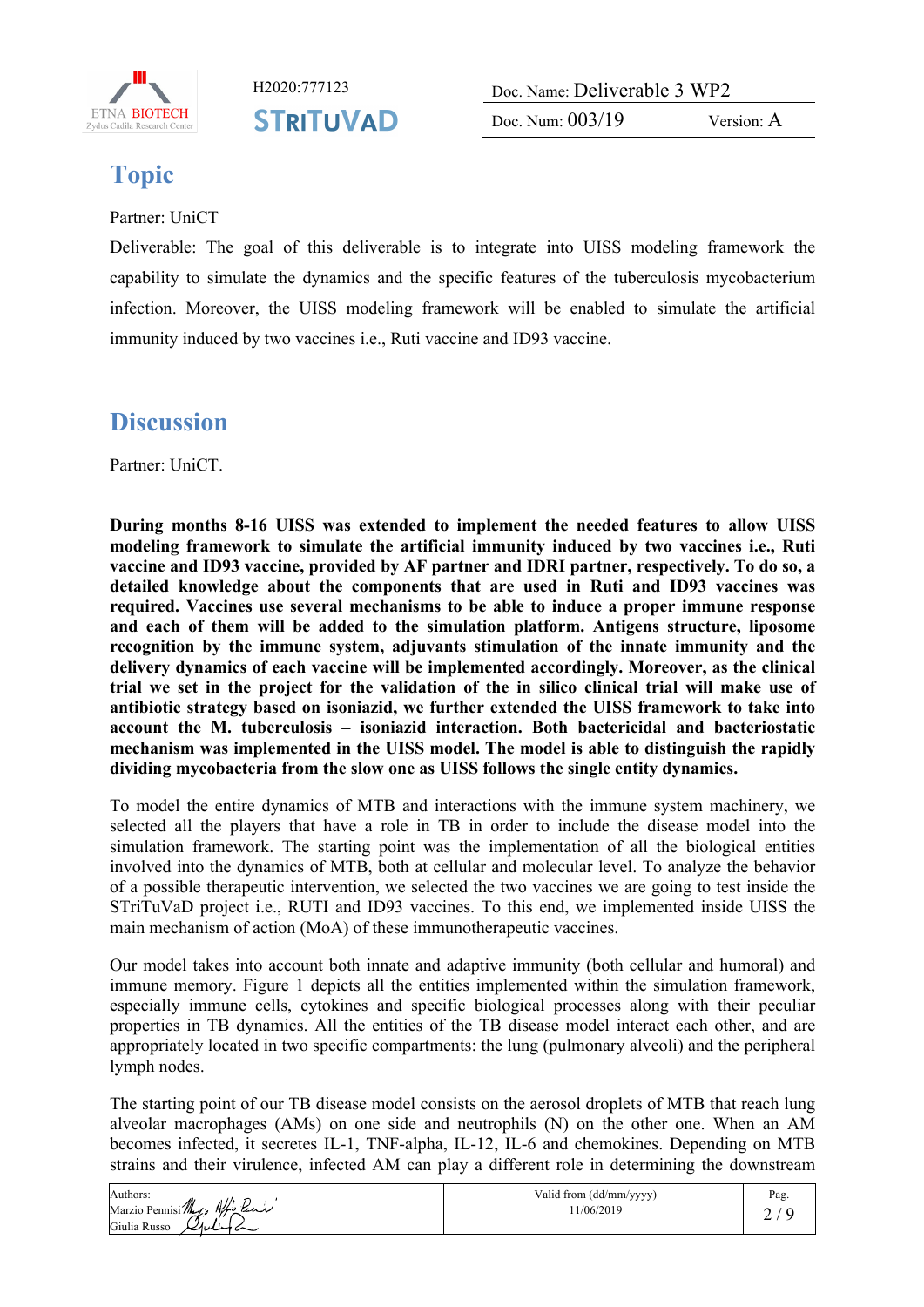

H2020:777123 Doc. Name: Deliverable 3 WP2

Doc. Num: 003/19 Version: A

pathways leading to the induction of either apoptosis or necrosis and to the final outcome of the infection. In this context, lipoxin A4 (LXA4) promotes necrosis, while prostaglandin E2 (PGE2) is a proapoptotic factor. When necrosis process is favored, the AM becomes necrotic and contributes to the MTB spread. Otherwise, when the AM becomes apoptotic, simultaneously three specific scenarios can occur. a) In the first-case scenario, AM apoptotic can interact with a lung resting macrophage (M) and lead to efferocytosis of macrophages, in other words an engulfment of AM apoptotic by M, essential for tissue homeostasis and immunity. This means switches from "resting" to "active" status. b) In the second scenario, AM apoptotic cells can encounter a lung dendritic cell (DC). AM apoptotic can be taken up by DC that capture antigens (Ag) through a process called nibbling; then, DC will process and present the resulting fragments to antigen-specific T lymphocytes in the context of molecules of the major histocompatibility complex of class I (MHC-I) or related proteins. From this point forward, MTB–antigen processing DCs, migrate to the local lung-draining lymph nodes (by 8–12 days post infection) driving naïve T cell polarization. This migration is influenced by IL-2 release and other chemokines, except when IL-10 is present and is able to block this moving. c) The last scenario considers the secretion of MTB debris from AM apoptotic: MTB debris will interact with DCs, in status resting, that will process and present the resulting fragments to antigen-specific T lymphocytes in the context of molecules of the major histocompatibility complex class II (MHC-II) or related proteins.

When MTB infects a lung N, N produces and secretes IL-1 and other chemokines. Just like AM, also for N the MTB strain can lead to a different role in the induction of either apoptosis or necrosis and to the final outcome of the infection.

Both AM and N effector functions can be negatively modulated by IL-10 induction during MTB infection. Respectively, IL-10 can lead to the inhibition of macrophage and neutrophil effector functions, with reduction of bacterial killing and impairing of secretion of cytokines and chemokines.

As previously said, IL-10 can also block chemotactic factors that control DC moving to the lungdraining lymph nodes.

The scenario inside the lymph node depicts the DC cells in antigen presenting cell status secreting IL-12, Type 1 IFN, IL-6 and IL-23 and driving naïve T cell differentiation toward a Th1, Th2 or Th17 phenotype. Th cell population differentiation can be negatively modulated by IL-10 and regulatory T cells (TReg). Protective antigen-specific Th1 cells migrate back to the lungs about 14– 17 days after the initial exposure and infection to MTB and under a chemokine gradient (except when IL-10 blocks this process). In the lung, activated Th1 cell population, produce and secrete IFN-γ, causing macrophage activation, relative cytokine production (IL-12 and TNF-alpha) and bacterial control. It is worth to mention that in this context, IL-10 can block macrophage activation and consequent cytokine secretion. Also, TReg negatively modulate Th1 population effector functions.

For the sake of completeness, the Th1 cell population interacts also with B cells leading to three specific processes at the same time: after a successful interaction, B cells duplicate, differentiate in memory B and secrete immunoglobulins type G (IgG).

Similarly, Th2 cell migration and interaction with B cells leads to B cells duplication, differentiation in memory B cells and secretion of immunoglobulins type A (IgA). For what concern Th17 cell population, their migration and interaction with B cells will finally lead to cell duplication and secretion of immunoglobulins type E (IgE). Inside the lymph node, B cells interact also with MTB; after that B cells become active and secrete immunoglobulins type M (IgM).

| Authors:                         | Valid from (dd/mm/yyyy) | Pag. |
|----------------------------------|-------------------------|------|
| Marzio Pennisi Margo<br>Afo Pann | 1/06/2019               |      |
| Giulia Russo<br>اسللمار اركبا    |                         |      |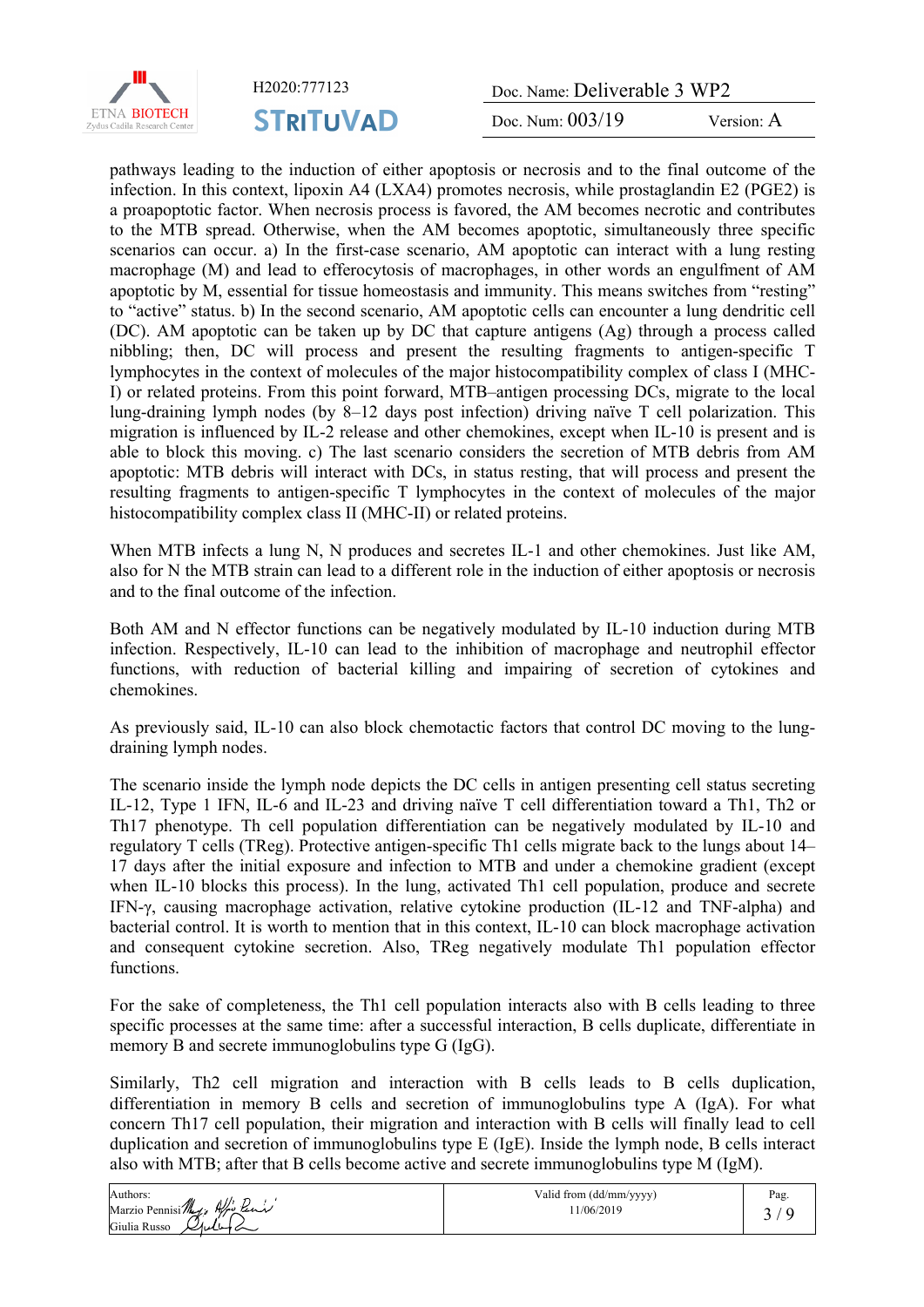

H2020:777123 Doc. Name: Deliverable 3 WP2

Doc. Num: 003/19 Version: A

After we implemented all of the specific immune system machinery – MTB dynamics, we started the implementation of Ruti MoA. To this end we added the effects of RUTI vaccination strategy, putting into the model the liposome dynamics and how the way it interacts with the immune system. The immunostimulatory activity of liposomes depends on diverse mechanisms: antigen delivery, particle size-dependent tissue penetration and access to the lymphatics. We retrieve this information from the data coming from AF partner. Also depot effects, promoting persistence, stability, conformational integrity and gradual release of vaccine antigens have been added to the UISS model. Moreover, additional mechanisms of liposomes include Toll-like receptor (TLR)-dependent and TLR-independent signal transduction, along with cross-presentation into major histocompatibility type I (MHC-I) pathways, caused by nanoparticle mediated leakage of antigens into the cytosol after phagosome uptake. Hence, to take into account the characteristics of RUTI vaccine, we extended UISS framework to include: activation of PRRs that triggers the initiation of the innate immune response; activated CTLs that recognize peptides bound to the major histocompatibility complex class I and II molecules (MHC-I, MHC-II), which express antigenic peptides on APCs and bind to T cells via the T-cell receptor. TH cells provide help to antigenspecific B cells, resulting in antibody production.

ID93 is a vaccine that consists of a fusion of four MTB proteins: Rv1813, Rv2608, Rv3619, and Rv3620. The vaccination strategy includes also an adjuvant, GLA-SE. Strains particular features have been implemented in UISS as we needed to exactly know the specific mechanism of action of each considered M. tuberculosis strain. We also implemented the specific mechanism of action of the GLA-SE adjuvant. GLA-SE contains the synthetic TLR4 agonist GLA formulated in a stable oil-in-water nano-emulsion. TLR4 and, in general, the toll like receptors machinery, is already present in the UISS computational framework. We implemented the GLA-SE adjuvant component of the ID93 vaccine in terms of specific stimulation of TLR-4 in cells expressing this toll like receptor.

We extended the UISS framework to take into account the M. tuberculosis – antibiotics therapy interaction. The clinical trial will use different antibiotics i.e., Rifampicin, Isoniazid, Ethambutol, Pyrazinamide and Fluoroquinolones. Both bactericidal and bacteriostatic mechanism has been implemented in the UISS model.

Authors: Marzio Pennisi Marzio Appo Pann Giulia Russo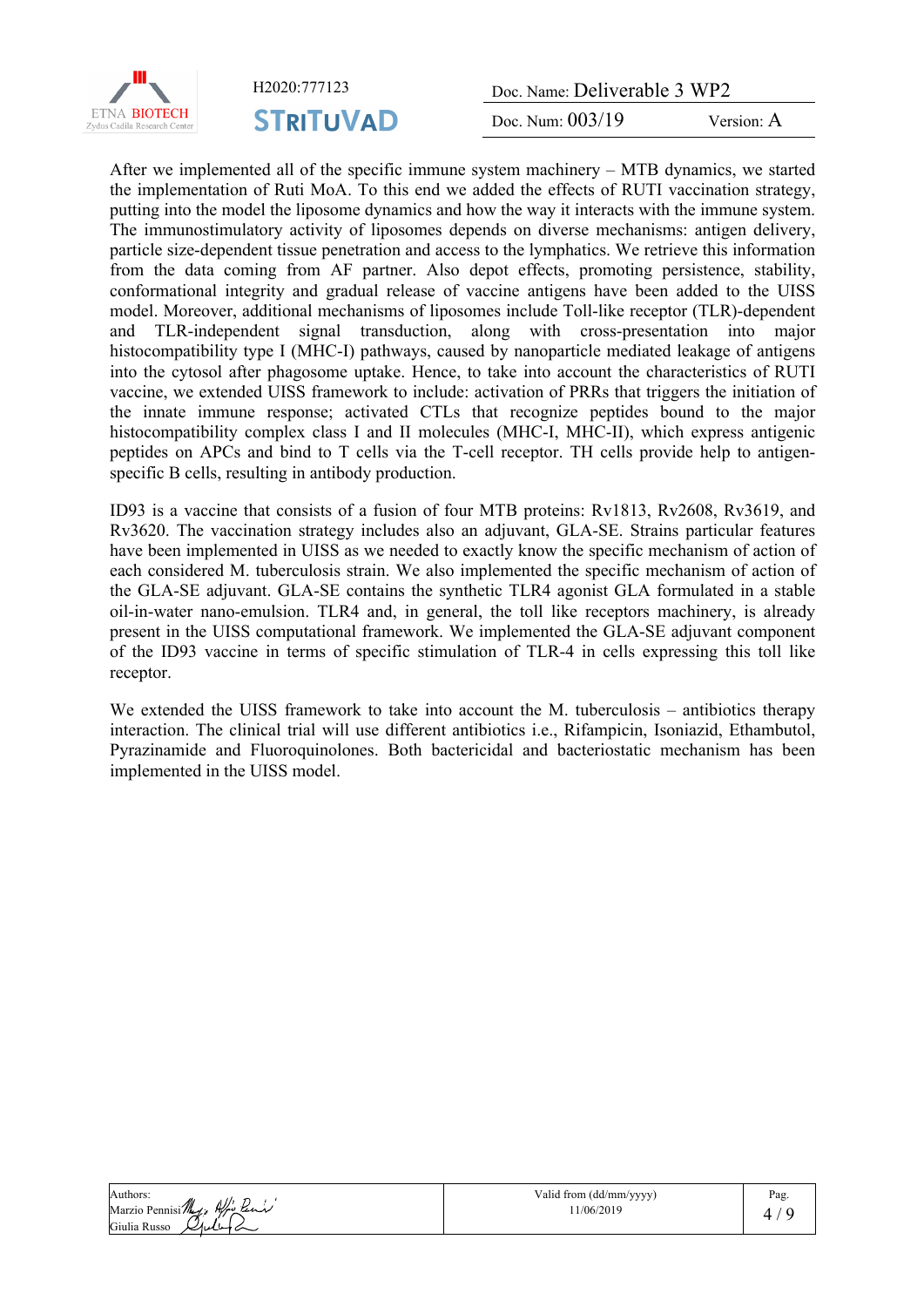

H2020:777123 Doc. Name: Deliverable 3 WP2 Doc. Num:  $003/19$  Version: A

#### **Validation**

To validate what we implemented into the UISS computational framework, we started to evaluate some scenarios that could arise during the MTB – immune system – vaccines interactions and antibiotics. We analyzed three simulation scenarios. The first one is represented by the establishment of MTB latent chronic infection with some typical granuloma formation as a reservoir of MTB infection. The second one deals with a reactivation phase during latent chronic infection where a possible breakdown of the granuloma may lead to the spread of the bacilli and to the reactivation of the disease, with an increased necrotic burden. The third consists on the latent chronic disease infection scenario during RUTI or ID93 vaccine administration: here we show the evolution in time of M and CD4 T cell populations, in conjunction with the temporal evolution of IFN-γ that owns an important role as a biomarker of protection.

For the sake of completeness, we used a "mean" virtual patient. This means that given a set of random virtual patients used to represent a virtual population, a "mean" patient can be described as a patient whose mean entity behaviors fall within the 50 percentile of all the simulation results. This of course allowed us to obtain a level 2 validation i.e., to reproduce a population level dynamics. In D2.4, we will present the virtual patients library creation, in order to obtain a level 3 modeling infrastructure. To this aim we are going to ask Archivel Farma and IDRI partner raw patients' data in order to personalize simutions.

In Figure 1 panel A, an initial infection of a virulent strain of MTB is supposed to happen at day 40. MTB rapidly infects both AM and M that become infected (blue lines). A similar behavior (not shown here) also occurs for N. Then, MTB grows inside them eventually leading to either apoptosis or necrosis of the infected cell, in accord to the levels of LXA4 and PGE2 in the site of infection. In particular, the virulent strain will drive towards the production of the pro necrotic LXA4 (panel D) and thus to higher percentages of necrotic cells that will become part of the granuloma mass (red lines). After the formation of the granuloma that represents a reservoir of MTB infection, the infection remains mostly latent, and also the CD4 T response that is recruited at the initial stages of infection (panel B) tends towards baseline levels. This is also present in the Interferon-gamma plots (panel C) where after an initial peak, its level drastically drops.

In Figure 2 a breakdown of about the 50% of the total granulomatous burden is supposed to happen approximately after 400 days after primary infection. This translates in a rapid drop in the number of entities that are part of the granuloma (yellow lines) and in a reactivation of the disease with a final worsening of the total granuloma burden, even if an immune response is present (see panels B and C), that is however unable to deal with the spread of the bacteria.

In figure 3 we show the effects of the vaccination based on RUTI vaccine in an individual with latent TB infection. Even if the vaccine seems to be mostly ineffective against the existing granuloma burden (panel A), a strong Th1 induced response is elicited with the induction of immunological memory (panel B). High levels of IFN-γ are present, in good agreement with the results presented in data gathered from literature for a 25ug dosage of the RUTI vaccine in latent patients.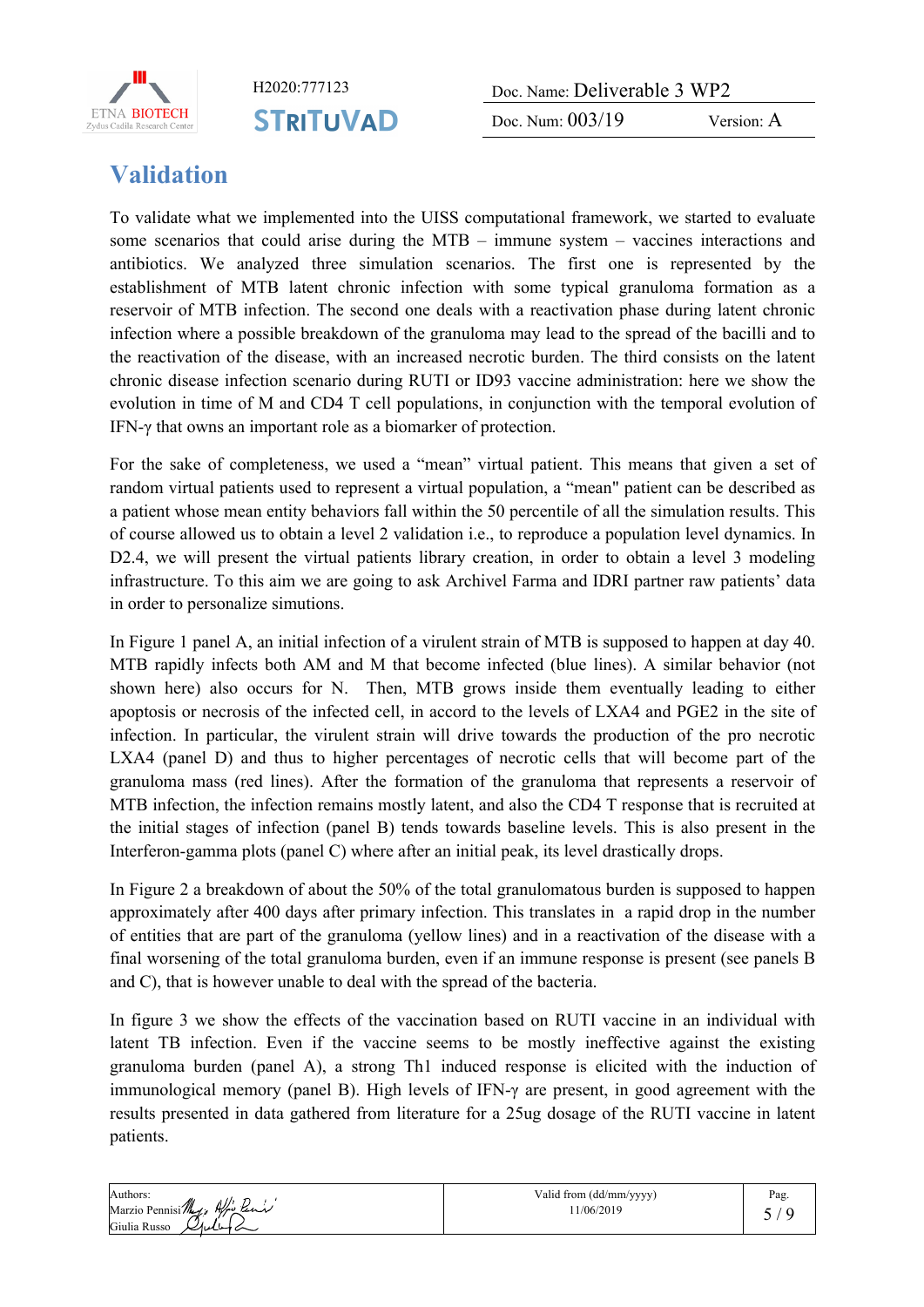

H2020:777123 Doc. Name: Deliverable 3 WP2 Doc. Num:  $003/19$  Version: A

Finally, in figure 4 we show the effects of the vaccination based on ID93+GLA vaccine in an individual (the same virtual patient in Figure 3) with latent TB infection. A strong Th1 response is induced with a down-regulation of Th2 response, with the induction of immunological memory (panel B). High levels of IFN-γ are present, in good agreement with the results presented in specific literature.

Overall, the simulations results are in very good agreement with available data coming from clinical trials. In particular, the in silico framework shows reliability in capturing the main landmarks of both induced immune response mirroring the IFN-γ, CD4 T cells, LXA4 and PGE2 dynamics. Moreover, form the spatial point of view, the granuloma dynamics with MTB spread were appropriately reproduced during the two most widespread scenarios characterizing pulmonary tuberculosis i.e., latent and latent with reactivation.



*Figure 1. In silico latent tuberculosis infection scenario*

| Authors:                             | Valid from (dd/mm/yyyy) | Pag. |
|--------------------------------------|-------------------------|------|
| Marzio Pennisi Marzio Afro Pann      | 1/06/2019               |      |
| Giulia Russo<br>$\omega$ ulut $\sim$ |                         |      |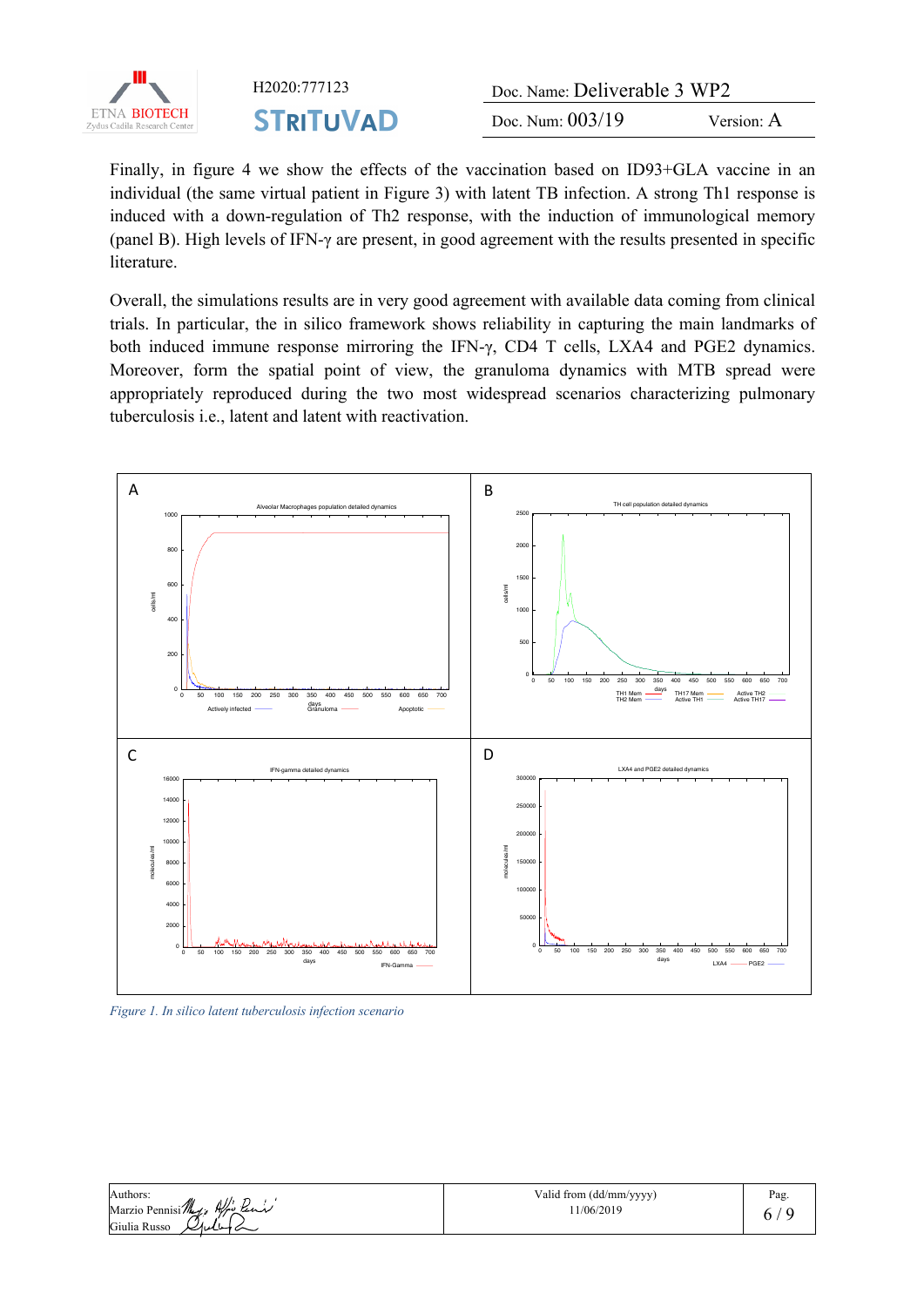

H2020:777123 Doc. Name: Deliverable 3 WP2

Doc. Num:  $003/19$  Version: A



*Figure 2. In silico latent tuberculosis infection with reactivation event scenario*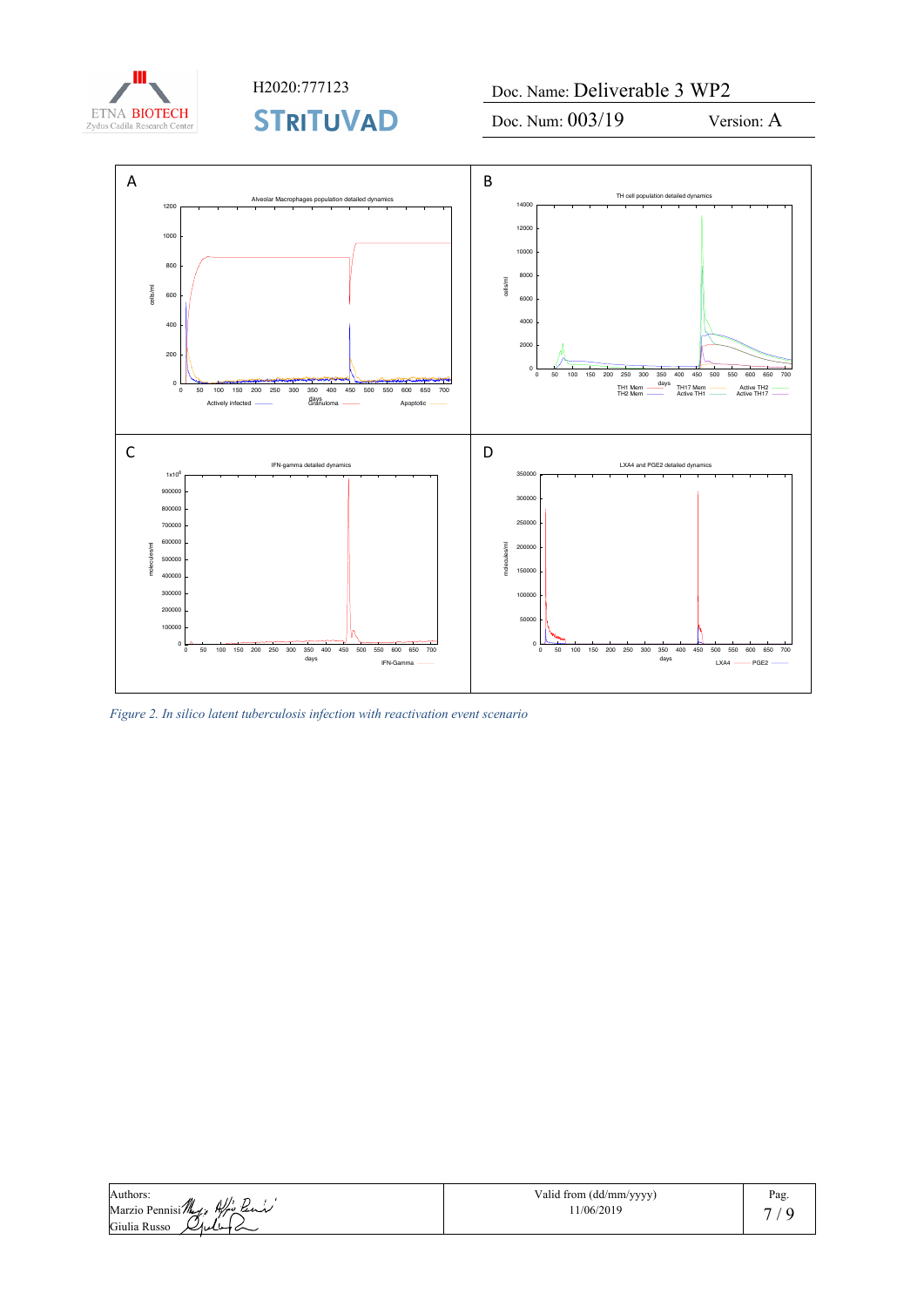

H2020:777123 Doc. Name: Deliverable 3 WP2

Doc. Num:  $003/19$  Version: A



*Figure 3. In silico latent tuberculosis infection with RUTI vaccine administration.*